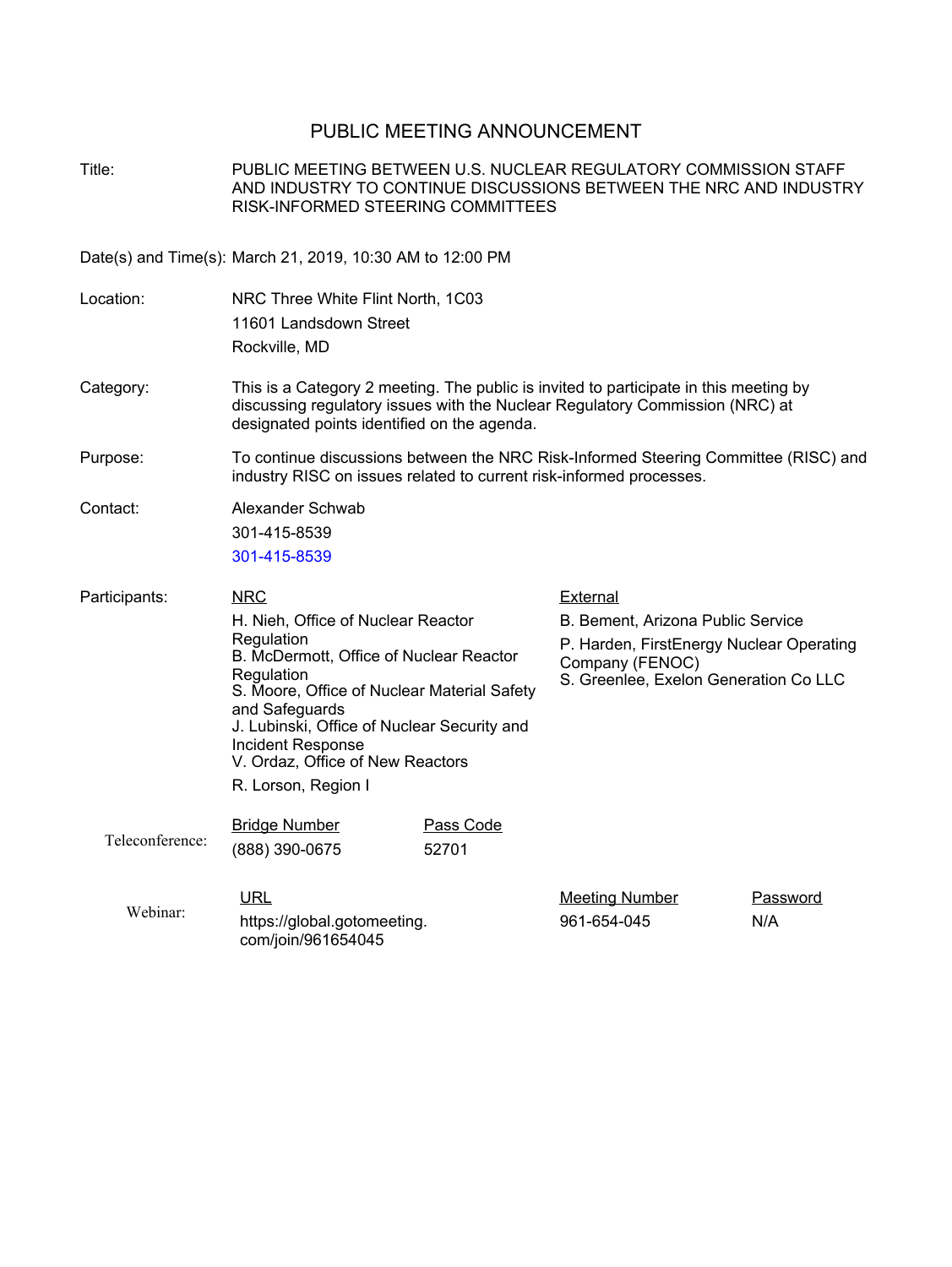# PUBLIC MEETING AGENDA

### PUBLIC MEETING BETWEEN U.S. NUCLEAR REGULATORY COMMISSION STAFF AND INDUSTRY TO CONTINUE DISCUSSIONS BETWEEN THE NRC AND INDUSTRY RISK-INFORMED STEERING COMMITTEES

March 21, 2019, 10:30 AM to 12:00 PM

NRC Three White Flint North, 1C03 11601 Landsdown Street Rockville, MD

#### **Time**

10:30 AM-10:40 AM 10:40 AM-10:50 AM 10:50AM-11:00 AM 11:00 AM-11:10AM 11:10AM-11:20AM 11:20AM-11:30AM 11:30AM-11:35AM 11:35AM-11:45AM 11:45AM-11:50AM 11:50AM-12:00PM

**Topic Introductions and Opening Remarks Milestone Chart Review HEAF Pre-GI Licensing Application Status OPC** Low Safety Significance Issue Resolution Prioritization of Risk Related Efforts NRC RISC Charter **Public Comments Next Steps/Closing Remarks** 

**Speaker** Ho Nieh and Bob Bement Mike Franovich NRC/NEI **NRC NRC** NRC/NEI NRC/NEI **NRC** Public Ho Nieh and Bob Bement